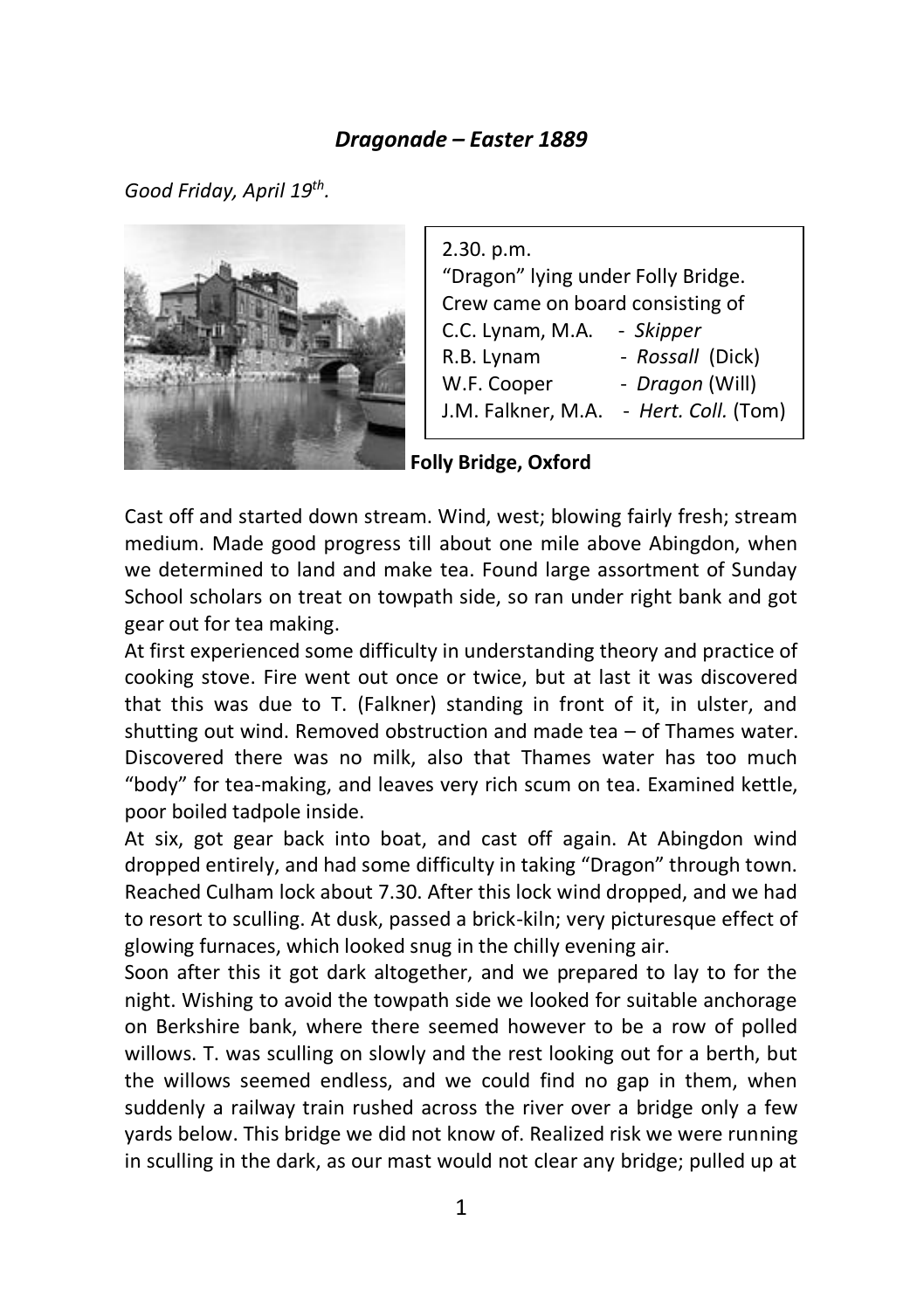once on the towpath side, anchoring with the punt pole and two ballast pigs.

It was pitch dark, but on looking for boat lamp we could nowhere discover the oil can; after fruitless search, W. and T. set off to walk back to Culham lock for fresh supply. Dark walk but very nice, by river very still; heard sounds of queer birds; at last reached glowing brick-kiln, and procured some oil at turnpike, after spilling a pint of paraffin over the good-wife's best table. Returned swinging burning light. Found S. and D. had got up tent and made fire for supper. Fried ham for supper and turned in. S. and D. slept forward. T. and W. aft.

Found bottom boards awfully hard, but dosed off at last. All night had a series of startling alarms, everyone thinking in turn that boat had got adrift; trains also were very troublesome, as we were lying only fifty yards off main line railway bridge. About 3 a.m. everyone jumped up thinking they heard a steam tug's warning whistle; it turned out to be only a donkey braying in proximity.

*Saturday, April 20th .*

Woke up finally about seven, and on looking out found we had moored in perilous proximity to a railway bridge by small village called Appleford. Morning very cold and grey. T. was deputed to get fresh milk, so set off to Appleford. *En route* bathed under railway bridge, but found water deadly cold, and wind afterwards cut like knives. Determined not to bathe again this expedition. Got milk with some difficulty, and got breakfast of sausages (not done); afterwards weighed anchor and dropped through railway bridge.

Found that no bridges would clear our mast (23' 922) but managed to shoot most of them. S. and T. lowering mast just on passing, and keeping enough sail on right up to bridge to take her through, D. steering and W. managing jib.

In Clifton Hampden reach found wind freshened so much that we took in a reef in mainsail; shortly after wind still stronger, and took in second reef and hoisted storm jib instead of large one. Still found wind very strong, being due behind us as we pushed on at great speed, and reached Wallingford about one o'clock.

Determined to lunch there and purchase necessaries. Lunched at "Lamb", fared well and paid correspondingly. Bought provisions, amongst other things a quantity of mutton chops; and set sail about three p.m.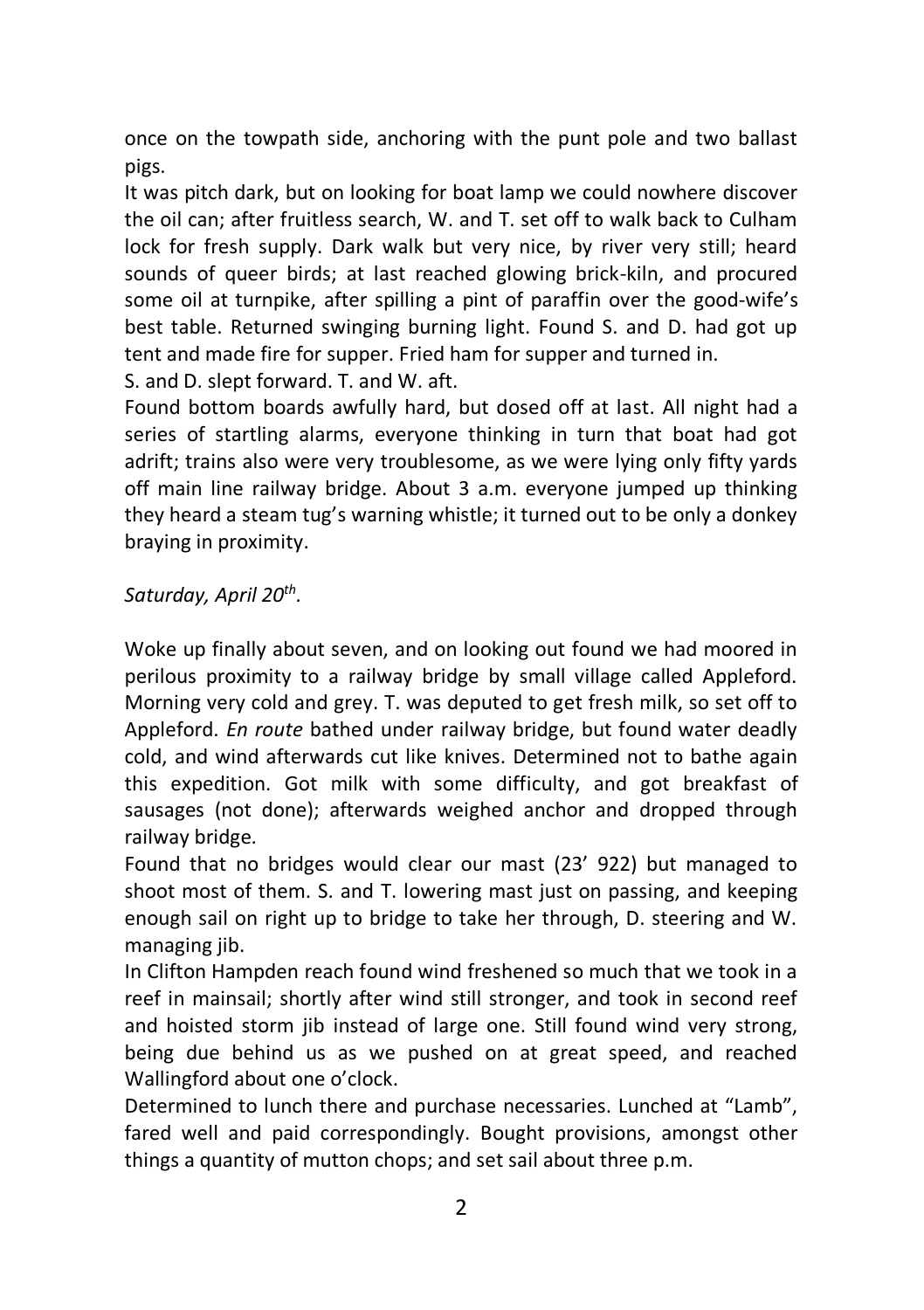

Shot Wallingford bridge, but soon after wind began to drop, and sun came out. Turned out a lovely evening, but no wind to speak of.

**Wallingford Bridge c.1870** 

Passed Streatley and lay-to for tea in a very beautiful reach of the river above Pangbourne. Banks very deep and richly wooded. Made tea on green sward by side of road; fat old woman's horse shied at fire. Main line passed in cutting close by, so after tea climbed to top of cutting and smoked and watched trains.

Got out sweeps and pulled down through Pangbourne lock, bringing up on left bank. Moored to some willows about 200 yards below Pangbourne.



### **Pangbourne c. 1885**

Found we had gone on rather too late before mooring, and that it is difficult to select good berth after dark sets in. Determined to lie-in earlier in future. Made supper of tinned soup bought at Wallingford. Soup was voted a failure, and completely upset crew. It was also found that a cow or sheep had committed suicide by drowning very near, a fact of which there was strong olfactory evidence; it was however too late to alter moorings. Fine night, but wind sprung up again and blew tent about towards dawn. No alarms and slept well.

*Sunday, April 21st . Easter.* 

Weighed anchor about nine. Morning overcast, wind very fresh and *squally.* Went down stream mostly before wind at great pace;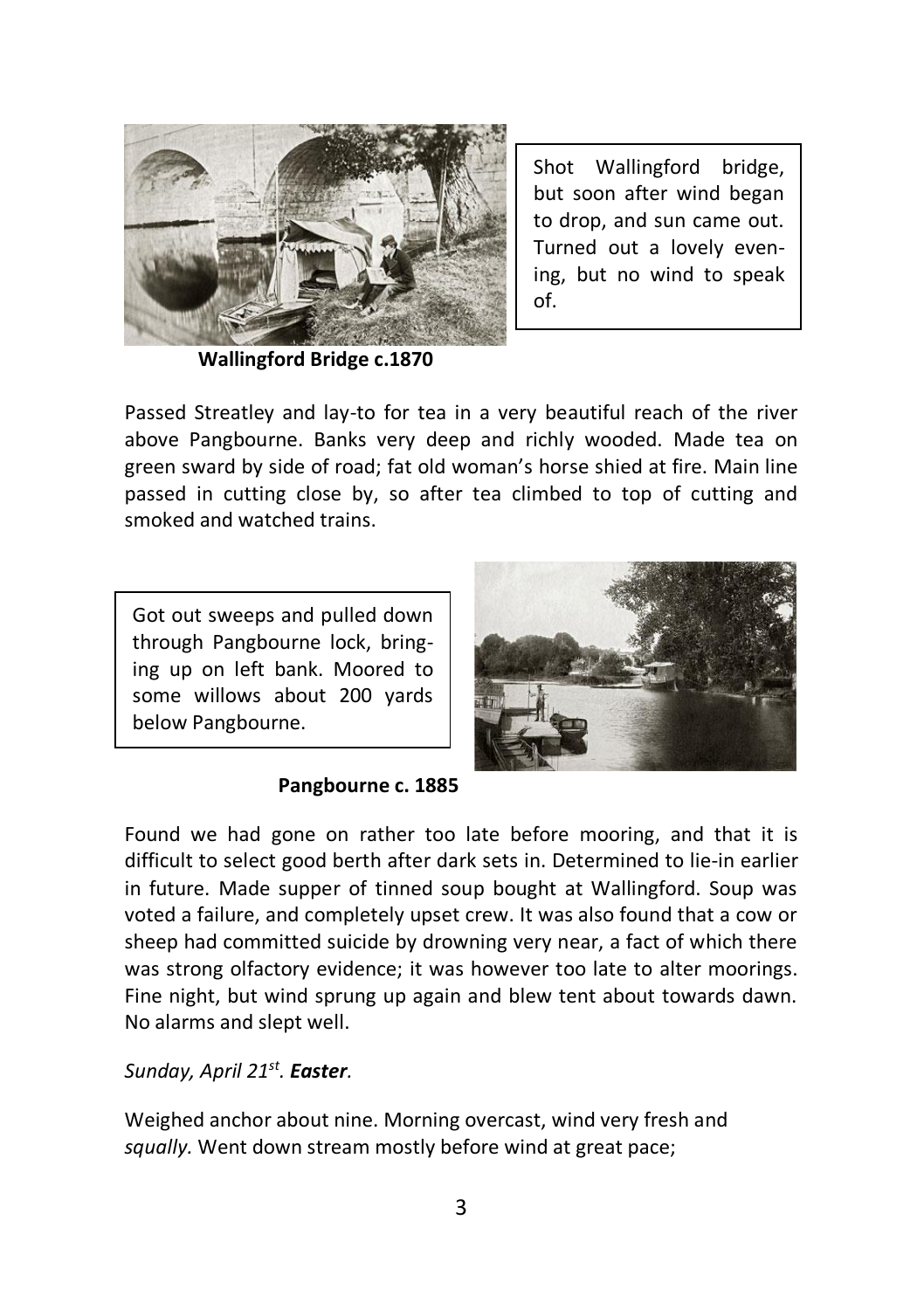

passed Hardwicke House and Maple Durham, both splendid old houses, mainly Tudor.

#### **Mapledurham House**

Wind freshened much, and made sailing difficult and dangerous in headwind reaches; skipper however was equal to the occasion, and kept on course manfully. 10.30 – took in two reefs and hoisted storm jib. In headwind reach below Maple Durham. During violent squall and very lumpy water just touched sandbank under Berkshire bank, but skipper let go everything and avoided what must otherwise have been a smash and capsize.

Met one reach in which there was a regular *sea.* Shipped a little water, and through a bit of mishandling of jib "Dragon" missed stays in slop and grounded hard on mudbank in centre of stream; tried hard for some time to get her off; some obliging fellow-watermen in a pair came down and volunteered to take a tow-rope to the shore and lug us off. This we were glad to accept, but just as the boat shoved off by a violent effort we got the "Dragon" clear; so held on to Reading.

Shot Reading bridge. There were a hundred or more people watching on the bridge. Just below, violent wind and stream took us broadside towards landing stage before we could get sail up. Got sail up and shoved off. Started up stream, and had to make a tack towards Berkshire bank with very insufficient room; skipper did this and just cleared some stakes by landing stage, with scarcely a foot to spare. This was a very masterly manoeuvre, as our situation was very critical. We all felt great relief, and dashed off down stream with applause from spectators. Shortly after, the wind increased to gale, and to make boat manageable, about 2 p.m., had to take in three reefs and reef small jib. Went on at great pace, all sitting well on gunwale, and brought up opposite quay at Henley.

To save time and utilise splendid wind determined to get cold provisions at hotel and take them with us and eat on board. Did this, and found a sumptuous hotel where we got all kinds of cold meat, bread, butter, etc.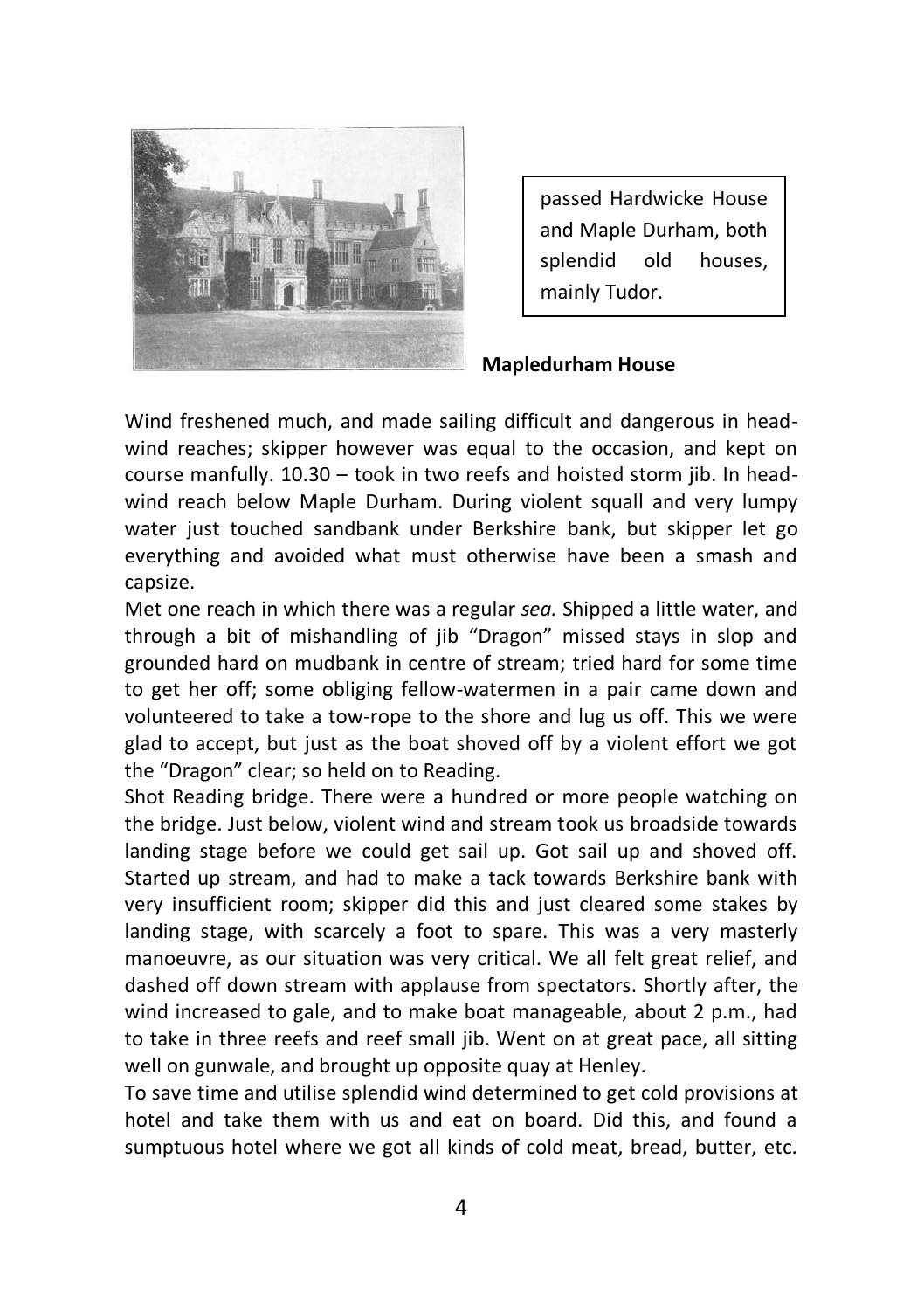Put off again, about 3.15. Wind began to slacken, and rain to fall; ten minutes later, a steady downpour set in. Resolved to run ashore and eat lunch if possible under shelter. Ran under the shore at a boat-house landing. All were very wet (especially shoes) and uncomfortable. Boathouse was locked. Could find no shelter except by creeping underneath a rick where there was only about 2' 6" height. Ate lunch; were very wet, meat and bread also wet; place terribly draughty.

After a while, as rain showed no sign of abating, settled to press on to Medenham and lie there until rain ceased.

![](_page_4_Picture_2.jpeg)

Reached Medmenham Abbey about 4.45 p.m. Moored boat and went up to hotel. Asked for fire and room to change.

### **Medmenham Abbey**

At first they seemed rather disinclined to give us a fire; T. who was suffering from complicated toothaches and several swollen faces, and was therefore somewhat short of temper, got rather exasperated and waxed indignant with landlord. Result was they provided us a fire in a comfortable servants' hall. Went there and dried as much as possible. Changed boots and socks, and put boots to dry on top of kitchen range. Consumed hot whisky and water and felt better. Later on evening began to clear, but decided boat was too wet to sleep on board, so got beds at Medmenham Abbey.

Evening turned out lovely, but wind dropped. Took ramble round Medmenham Abbey, and got sails up and dried them. Went to bed fairly early, and sat and smoked in T.'s room, where there was a fire. Got a good supper and slept well. Most comfortable beds.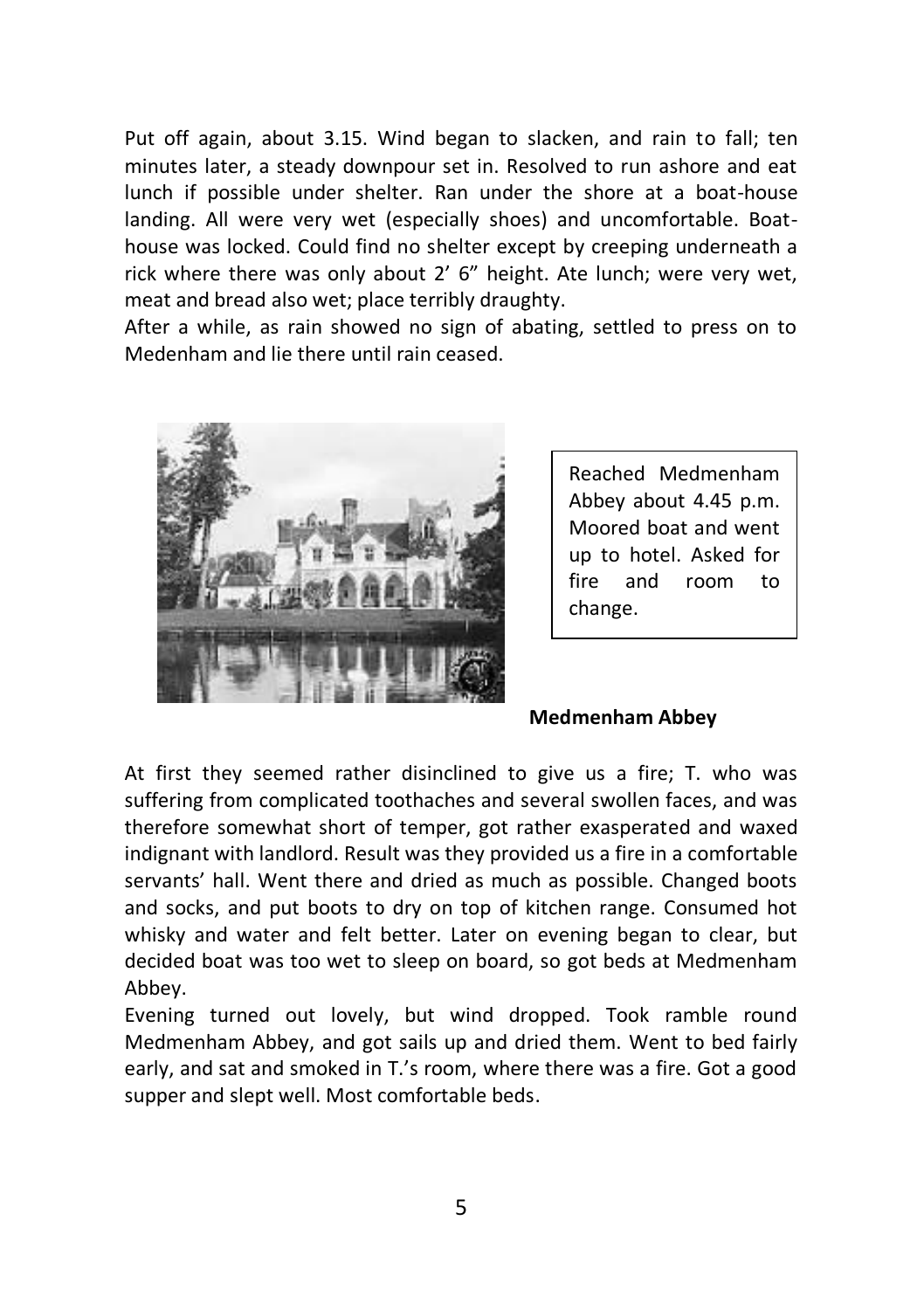# *Monday, April 22nd .*

Got up pretty late, about 9.15. Lovely morning. Soft spring air, but clouds and storm passing over. Found Dick's boots and Will's were absolutely ruined by being put on the stove the night before. Will's were burnt and twisted inside out, and went out into an acute point like old court-jesters'. Had breakfast and paid bill, and went out to get sails up.

![](_page_5_Figure_2.jpeg)

On Medmenham lawn saw cutter going down under full sail. Found she was "Venture", with Smith on board. They had left Oxford half-day later than us. Hailed them, and agreed to race down. They beat up and down until we were ready.

## **A Thames cutter**

We put off. After going 200 yards, found "Taunt" (1) and two water and milk kegs were left behind. "Taunt" absolutely indispensable, so ran to shore and sent Will and Dick back. "Venture" could not wait, as they wanted to do thirty miles a day, so they sailed on. W. and D. could not find "Taunt", so came back with milk and water kegs alone. T. then went back, and after long search found "Taunt" in coffee room.

Started off at last. Fair breeze, but stormy. Sailed on to Bourne End. T. then determined to forage in Cookham. Went up straggling village, and got some lovely farm eggs and fine cream, also flask of whisky which turned out to be mostly water.

Tropical storm of rain on return to boat. Got sail down and rigged up jibs over boom to keep out rain. Determined to scull and tow down to Maidenhead. Clivereach was simply perfect, but much rain. Many depressed holiday makers and wet lovers on banks. Ran in under trees on Buckingham shore, and got lunch. Sun came out very warm, so lay and basked for an hour.

Pushed off about 4.30, and towed down to Maidenhead. Just before Maidenhead river narrows very much. Very strong stream between island and concrete quay wall. Dick towed, but "Dragon" got unruly and rammed quay wall with her bowsprit. Carried away bowsprit stay; bowsprit dropped into water. Then swung round and came broadside on to dingy lying